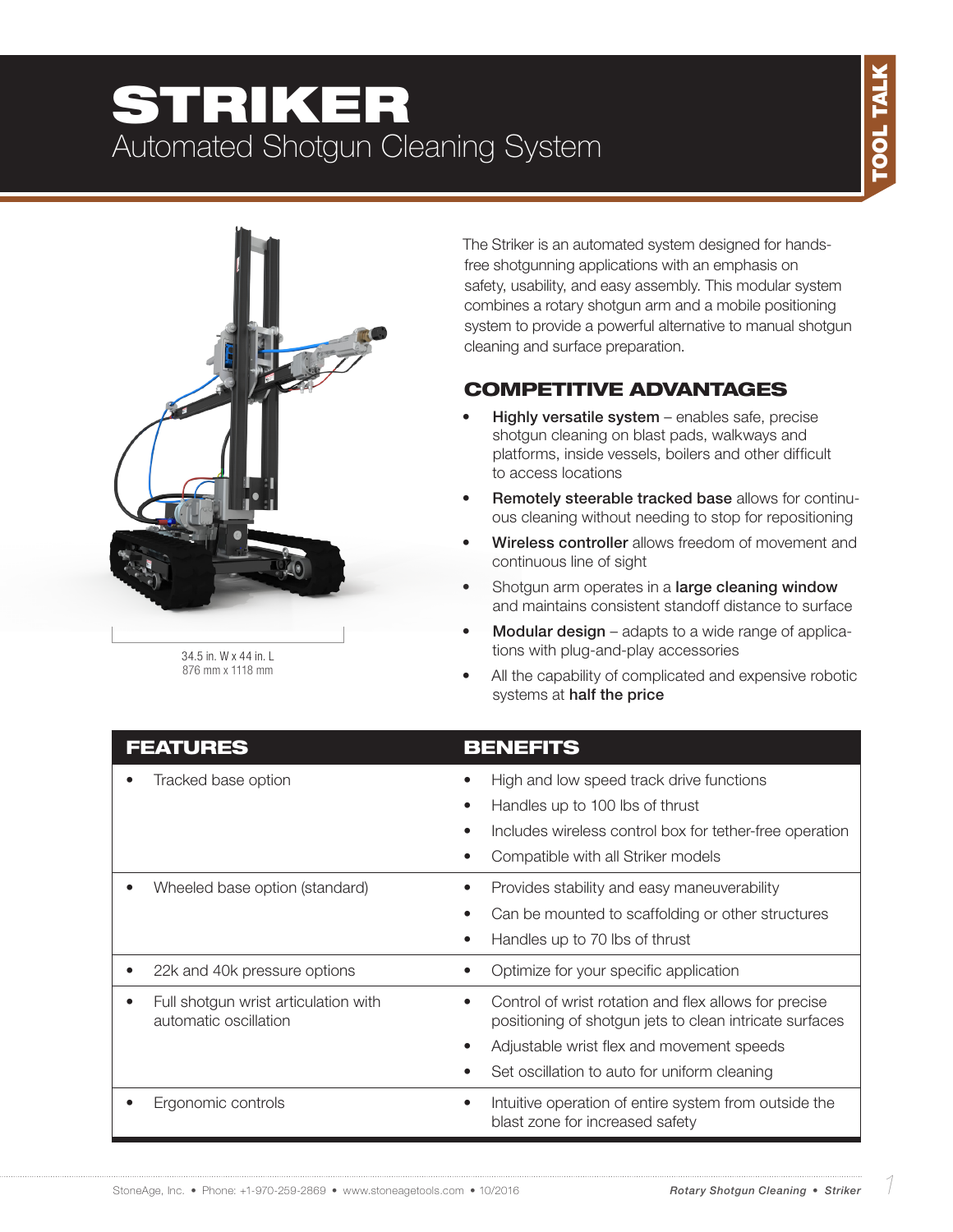

## STRIKER OVERVIEW

### **CONSIDERATIONS**

• Do you need a dump valve and foot pedal?

Foot pedal, dump valve, and 1/4" hose are not included in the standard base package – work with your customer service representative to source these items.

• Do you need anchoring equipment? If your pressure and flow will generate higher thrust (reaction force) than recommended in the specifications below, you must secure the frame of the Striker for safety. StoneAge offers scaffold mount and J-hook attachment options and can also provide custom solutions to meet your job requirements.

• Do you need a scaffold mount? Do you need scaffold mount outriggers? If a scaffold platform is part of your job setup, scaffold mount outriggers may be used to affix the Striker to the scaffold structure. These mounting options are available for the standard base only.

| <b>MODEL</b>                                            | <b>SKR-TRK</b>                                             | <b>SKR-STD</b>                                             |  |
|---------------------------------------------------------|------------------------------------------------------------|------------------------------------------------------------|--|
| <b>Cleaning Window</b>                                  | 52 in, H x 84 in, W x 52 in, D<br>132 cm x 213 cm x 132 cm | 52 in, H x 84 in, W x 52 in, D<br>132 cm x 213 cm x 132 cm |  |
| <b>Operating Pressure</b>                               | 22k or 40k psi 1500 or 2800 bar                            | 22k or 40k psi 1500 or 2800 bar                            |  |
| <b>Reaction Force</b>                                   | Up to $100 \,$ lb $45 \,$ kg                               | Up to $70 \,$ lb $32 \,$ kg                                |  |
| <b>Air Supply Pressure</b>                              | 80-125 psi 0.70-0.86 MPa                                   | 80-125 psi 0.70-0.86 MPa                                   |  |
| <b>Footprint Dimensions</b>                             | 34.5 in. W x 44 in. L<br>88 cm x 112 cm                    | 25 in. W x 31 in. L<br>64 cm x 79 cm                       |  |
| <b>Footprint Dimensions</b><br>with Outriggers Extended | N/A                                                        | 63 in, W x 55 in, L x 66 in, H<br>160 cm x 140 cm x 168 cm |  |
| Weight, Assembled*                                      | 570 lb 259 kg                                              | 260 lb 118 kg                                              |  |
| <b>Control Box Weight</b>                               | 6 lb 2.7 kg                                                | 43 lb 19.5 kg                                              |  |
| <b>Recommended Operational</b><br><b>Temperature</b>    | $-20-140$ °F $-29-60$ °C                                   | $-20 - 140$ °F $-29 - 60$ °C                               |  |

### TOOL SPECIFICATIONS

\*System can be disassembled for transport.

*Visit our website for tool resources including operation and maintenance videos:* 

#### WWW.STONEAGETOOLS.COM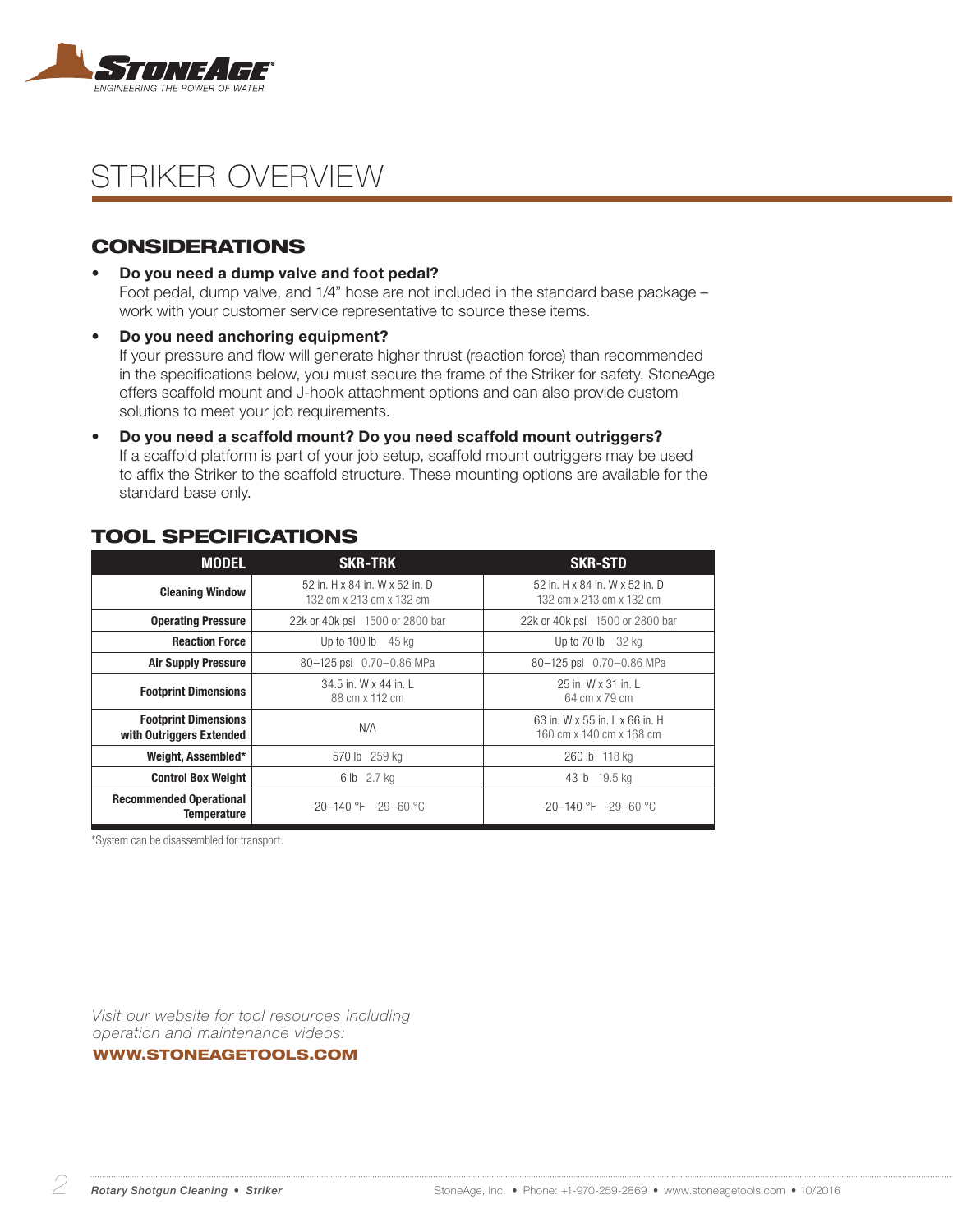## STRIKER CONFIGURATION



#### A complete Striker configuration includes the following components:

- 1. SKR 100 upper assembly
- 2. Base, tracked or standard
- 3. Control box
- 4. Barracuda nozzle package for required pressure

#### The following items may also be requested:

- Scaffold mounting assemblies (standard base option)
- Foot pedal, dump valve, 1/4" hose (standard base option)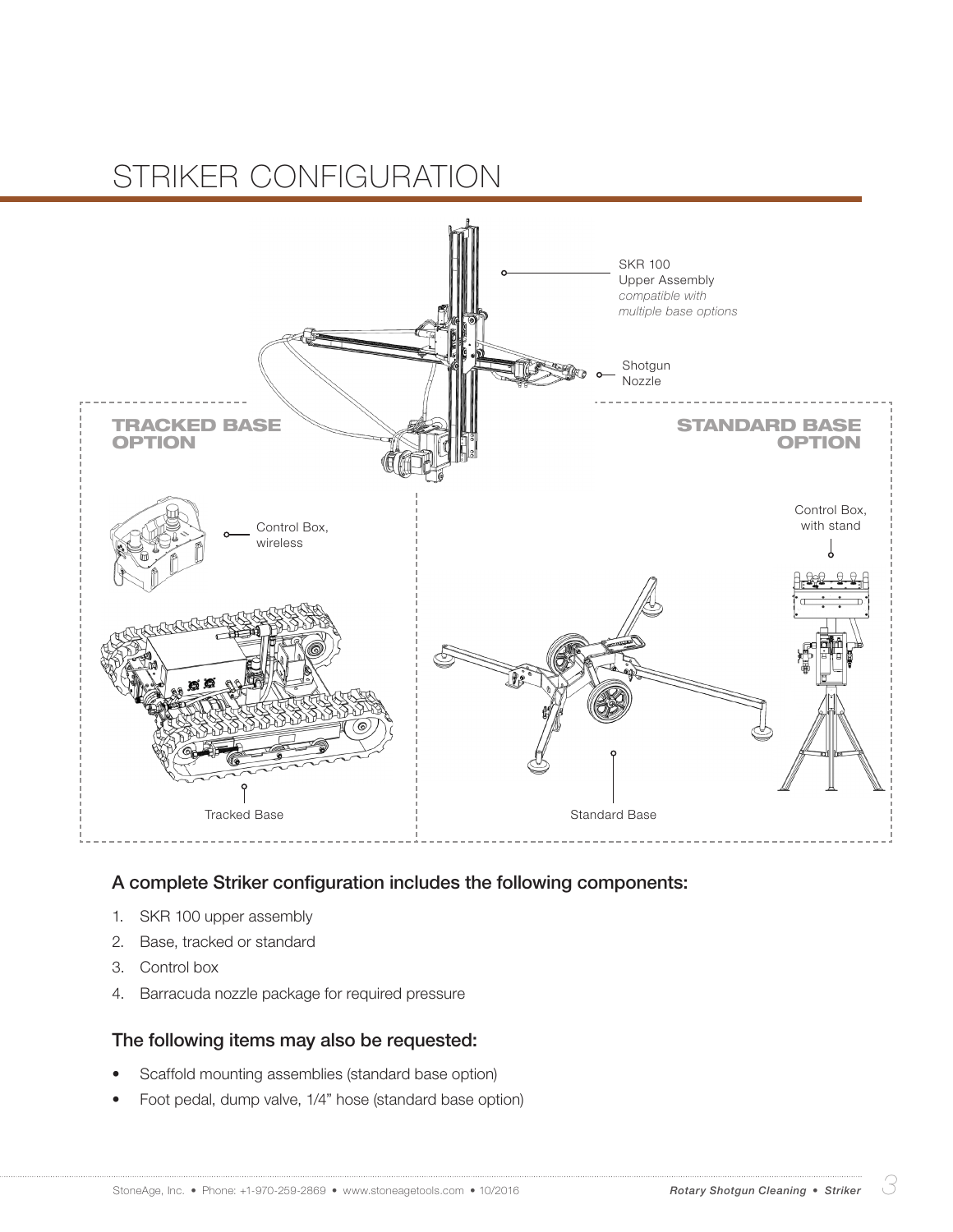

## STRIKER CONFIGURATION

### ORDERING THE PACKAGE

StoneAge offers preconfigured base packages for the Striker. Optional items can be ordered separately.

Select a base package from the following configurations:

| <b>PACKAGE PART ID</b> | <b>PACKAGE CONTENTS</b>                                                                                   |
|------------------------|-----------------------------------------------------------------------------------------------------------|
| SKR-STD-MP9-PKG        | 1 x SKR 100 Striker (no base)                                                                             |
|                        | 1 x SKR 109 Cart base                                                                                     |
|                        | 1 x <b>CB-SKR</b> Control box                                                                             |
|                        | 1 x SKR 310-K Hose kit, 20k                                                                               |
| SKR-STD-H9-PKG         | 1 x SKR 100 Striker (no base)                                                                             |
|                        | 1 x SKR 109 Cart base                                                                                     |
|                        | 1 x CB-SKR Control box                                                                                    |
|                        | 1 x SKR 311-K Hose kit, 40k                                                                               |
| <b>SKR-TRK-MP9-PKG</b> | 1 x <b>SKR 100</b> Striker (no base)                                                                      |
|                        | 1 x SKR 800-MP9 Striker Assembly, MP<br>Includes tracked base, 22k swivel, dump, and wireless control box |
| SKR-TRK-H9-PKG         | 1 x SKR 100 Striker (no base)                                                                             |
|                        | 1 x SKR 800-H9 Striker Assembly, HP<br>Includes tracked base, 40k swivel, dump, and wireless control box  |

Select the nozzle package to match your application:

| <b>PACKAGE PART ID</b>                           | <b>PACKAGE CONTENTS</b>                           |
|--------------------------------------------------|---------------------------------------------------|
| <b>BC-K-MP-PKG</b><br>2-Jet 22k/1500 bar Package | 1 x BC-K Barracuda, 2 Port 1/4 NPT 22k psi        |
|                                                  | 2 x <b>AP4</b> -XXX* Attack Tip, 1/4 NPT          |
| BC-K-P2-MP-PKG<br>4-Jet 22k/1500 bar Package     | 1 x BC-K-P2 Barracuda, 4 Port 1/8 NPT 22k psi     |
|                                                  | $4 \times$ AP4-XXX* Attack Tip, 1/8 NPT           |
| BC-H9-C-PKG<br>4-Jet 40k/2800 bar Package        | 1 x <b>BC-H9-C</b> Barracuda - 40k psi, Cartridge |
|                                                  | 4 x 0S7-XXX* Sapphire Orifice, 7/16 NF            |

\*Specify nozzle size